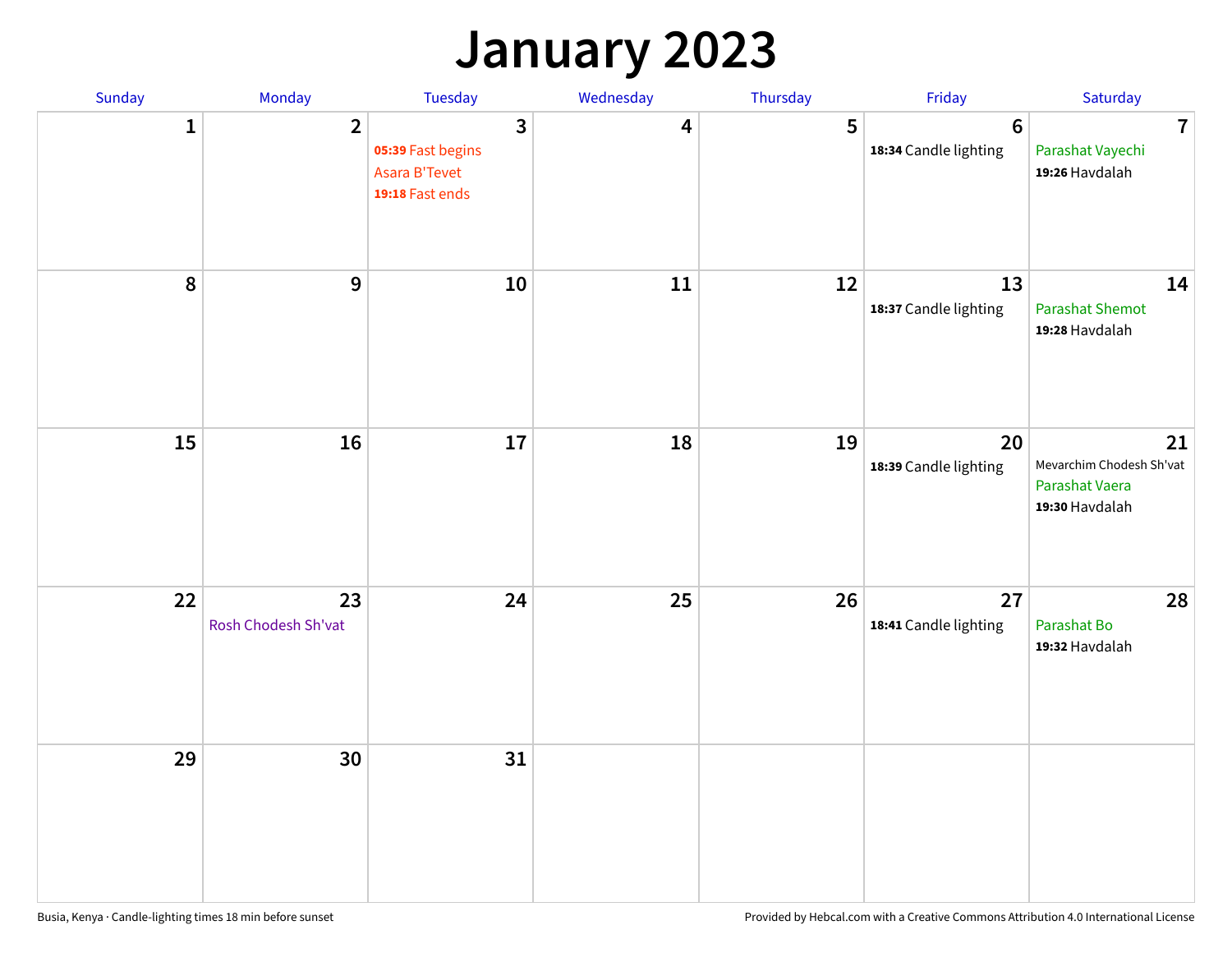# **February 2023**

| Sunday | Monday                        | Tuesday                 | Wednesday               | Thursday       | Friday                                  | Saturday                                                                                        |
|--------|-------------------------------|-------------------------|-------------------------|----------------|-----------------------------------------|-------------------------------------------------------------------------------------------------|
|        |                               |                         | 1                       | $\overline{2}$ | $\overline{3}$<br>18:42 Candle lighting | $\overline{\mathbf{4}}$<br><b>Shabbat Shirah</b><br>Parashat Beshalach<br>19:32 Havdalah        |
| 5      | $6\phantom{1}6$<br>Tu BiShvat | $\overline{7}$          | 8                       | 9              | 10<br>18:42 Candle lighting             | 11<br>Parashat Yitro<br>19:32 Havdalah                                                          |
| 12     | 13                            | 14                      | 15                      | 16             | 17<br>18:42 Candle lighting             | 18<br><b>Shabbat Shekalim</b><br>Mevarchim Chodesh Adar<br>Parashat Mishpatim<br>19:32 Havdalah |
| 19     | 20                            | 21<br>Rosh Chodesh Adar | 22<br>Rosh Chodesh Adar | 23             | 24<br>18:41 Candle lighting             | 25<br>Parashat Terumah<br>19:31 Havdalah                                                        |
| 26     | 27                            | 28                      |                         |                |                                         |                                                                                                 |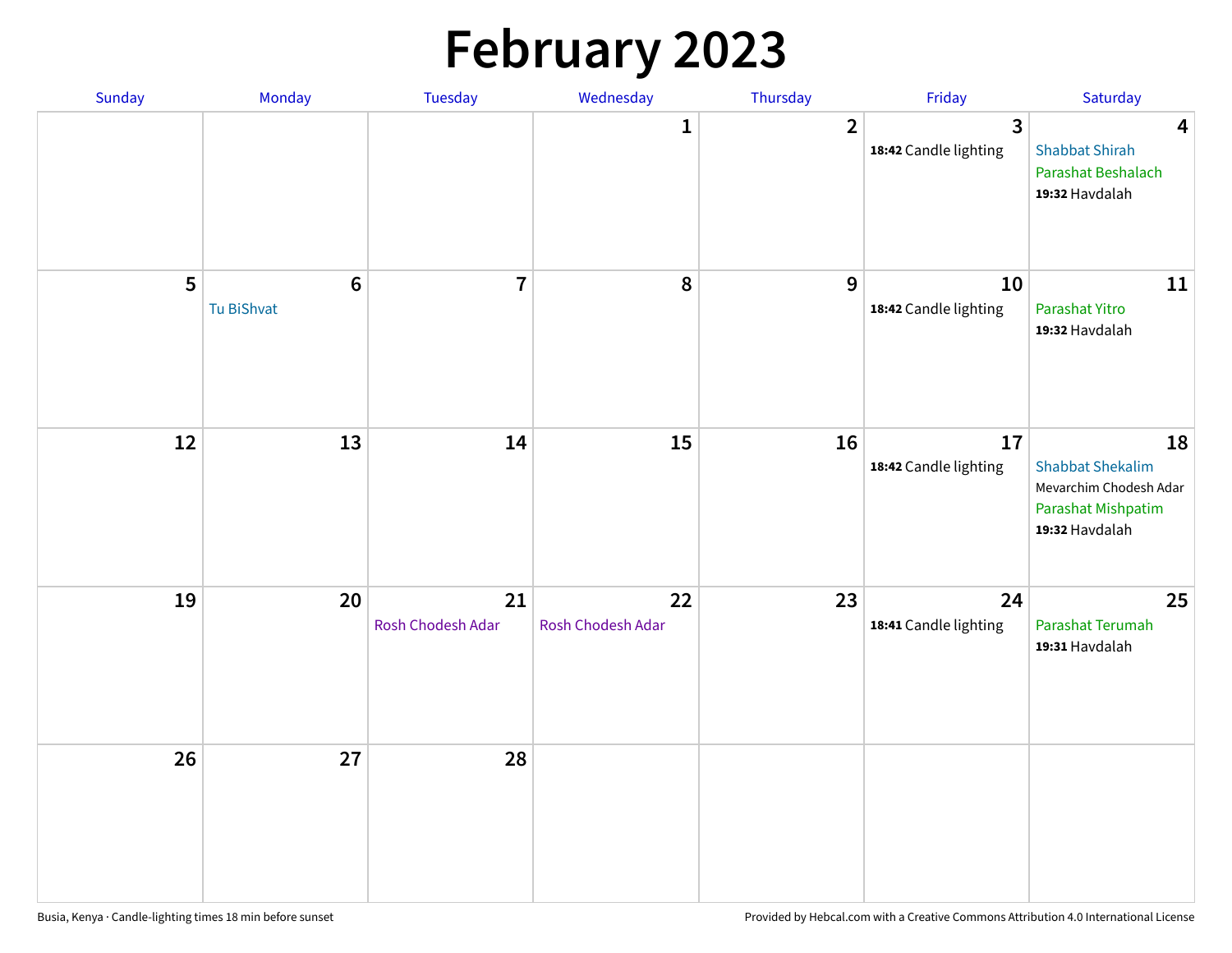## **March 2023**

| Sunday | Monday                                                                                                | Tuesday                 | Wednesday                 | Thursday                 | Friday                      | Saturday                                                                                                 |
|--------|-------------------------------------------------------------------------------------------------------|-------------------------|---------------------------|--------------------------|-----------------------------|----------------------------------------------------------------------------------------------------------|
|        |                                                                                                       |                         | 1                         | $\overline{2}$           | 3<br>18:40 Candle lighting  | $\overline{\mathbf{4}}$<br><b>Shabbat Zachor</b><br>Parashat Tetzaveh<br>19:29 Havdalah                  |
| 5      | $6\phantom{1}6$<br>05:50 Fast begins<br><b>Ta'anit Esther</b><br>19:23 Fast ends<br><b>Erev Purim</b> | $\overline{7}$<br>Purim | 8<br><b>Shushan Purim</b> | 9                        | 10<br>18:39 Candle lighting | 11<br><b>Shabbat Parah</b><br>Parashat Ki Tisa<br>19:28 Havdalah                                         |
| 12     | 13                                                                                                    | 14                      | 15                        | 16                       | 17<br>18:37 Candle lighting | 18<br><b>Shabbat HaChodesh</b><br>Mevarchim Chodesh Nisan<br>Parashat Vayakhel-Pekudei<br>19:26 Havdalah |
| 19     | 20                                                                                                    | 21                      | 22                        | 23<br>Rosh Chodesh Nisan | 24<br>18:35 Candle lighting | 25<br>Parashat Vayikra<br>19:24 Havdalah                                                                 |
| 26     | 27                                                                                                    | 28                      | 29                        | 30                       | 31<br>18:33 Candle lighting |                                                                                                          |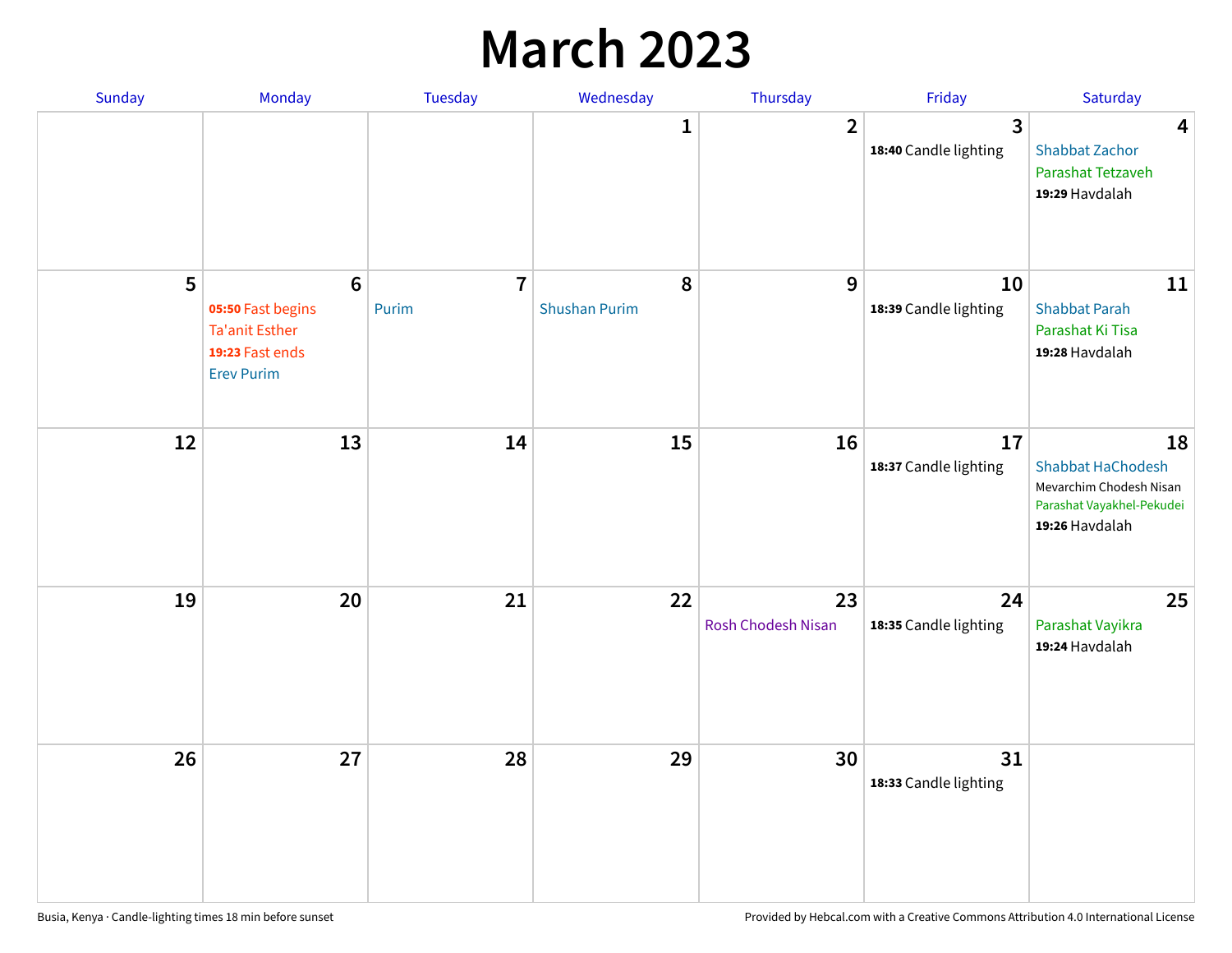# **April 2023**

| Sunday                | Monday                | <b>Tuesday</b>                                  | Wednesday                                                                                   | Thursday                                   | Friday                                            | Saturday                                                                              |
|-----------------------|-----------------------|-------------------------------------------------|---------------------------------------------------------------------------------------------|--------------------------------------------|---------------------------------------------------|---------------------------------------------------------------------------------------|
|                       |                       |                                                 |                                                                                             |                                            |                                                   | 1<br><b>Shabbat HaGadol</b><br>Yom HaAliyah<br><b>Parashat Tzav</b><br>19:22 Havdalah |
| $\overline{2}$        | 3                     | 4                                               | 5                                                                                           | $6\phantom{1}6$                            | $\overline{7}$                                    | 8                                                                                     |
|                       |                       |                                                 | 05:41 Fast begins<br><b>Ta'anit Bechorot</b><br><b>Erev Pesach</b><br>18:31 Candle lighting | <b>Pesach I</b><br>19:20 Candle lighting   | <b>Pesach II</b><br>18:31 Candle lighting         | Pesach III (CH"M)<br>19:20 Havdalah                                                   |
| 9<br>Pesach IV (CH"M) | 10<br>Pesach V (CH"M) | 11<br>Pesach VI (CH"M)<br>18:30 Candle lighting | 12<br><b>Pesach VII</b><br>19:19 Candle lighting                                            | 13<br><b>Pesach VIII</b><br>19:19 Havdalah | 14<br>18:29 Candle lighting                       | 15<br>Mevarchim Chodesh Iyyar<br>Parashat Shmini<br>19:18 Havdalah                    |
|                       |                       |                                                 |                                                                                             |                                            |                                                   |                                                                                       |
| 16                    | 17                    | 18<br>Yom HaShoah                               | 19                                                                                          | 20                                         | 21<br>Rosh Chodesh Iyyar<br>18:28 Candle lighting | 22<br>Rosh Chodesh Iyyar<br>Parashat Tazria-Metzora<br>19:17 Havdalah                 |
| 23                    | 24                    | 25<br>Yom HaZikaron                             | 26<br>Yom HaAtzma'ut                                                                        | 27                                         | 28<br>18:26 Candle lighting                       | 29<br>Parashat Achrei Mot-Kedoshim<br>19:17 Havdalah                                  |
| 30                    |                       |                                                 |                                                                                             |                                            |                                                   |                                                                                       |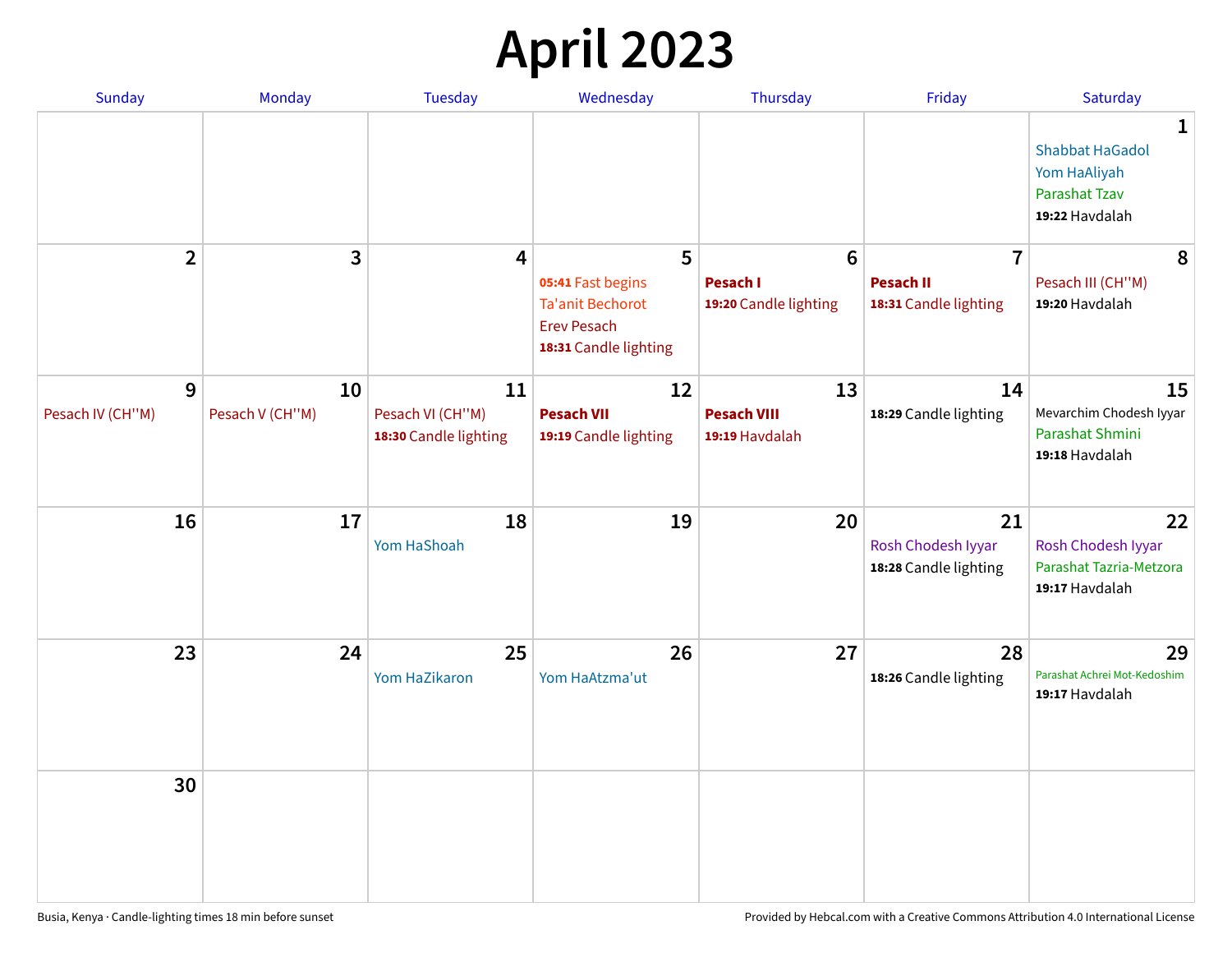#### **May 2023**

| <b>Sunday</b>                   | Monday       | Tuesday         | Wednesday | Thursday                                           | Friday                                          | Saturday                                                             |
|---------------------------------|--------------|-----------------|-----------|----------------------------------------------------|-------------------------------------------------|----------------------------------------------------------------------|
|                                 | $\mathbf{1}$ | $\mathbf{2}$    | 3         | 4                                                  | 5<br>Pesach Sheni<br>18:26 Candle lighting      | $\bf 6$<br><b>Parashat Emor</b><br>19:16 Havdalah                    |
| $\overline{7}$                  | $\pmb{8}$    | 9<br>Lag BaOmer | 10        | 11                                                 | 12<br>18:26 Candle lighting                     | 13<br>Parashat Behar-Bechukotai<br>19:16 Havdalah                    |
| 14                              | 15           | 16              | 17        | 18                                                 | 19<br>Yom Yerushalayim<br>18:26 Candle lighting | 20<br>Mevarchim Chodesh Sivan<br>Parashat Bamidbar<br>19:17 Havdalah |
| 21<br><b>Rosh Chodesh Sivan</b> | 22           | 23              | 24        | 25<br><b>Erev Shavuot</b><br>18:26 Candle lighting | 26<br><b>Shavuot I</b><br>18:26 Candle lighting | 27<br><b>Shavuot II</b><br>19:18 Havdalah                            |
| 28                              | 29           | 30              | 31        |                                                    |                                                 |                                                                      |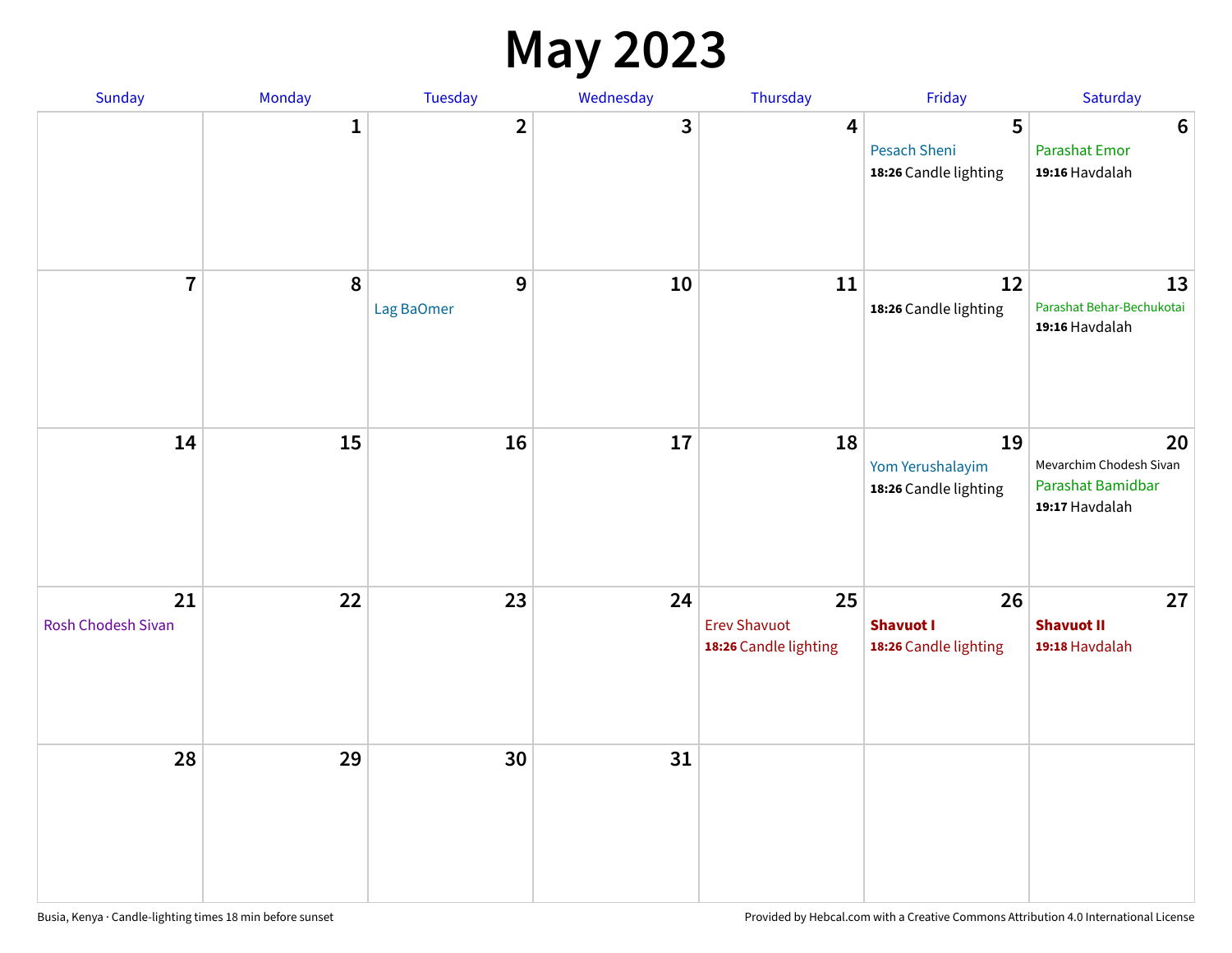#### **June 2023**

| Sunday                  | Monday                   | Tuesday                         | Wednesday      | Thursday | Friday                                  | Saturday                                                            |
|-------------------------|--------------------------|---------------------------------|----------------|----------|-----------------------------------------|---------------------------------------------------------------------|
|                         |                          |                                 |                | 1        | $\overline{2}$<br>18:27 Candle lighting | $\mathbf{3}$<br>Parashat Nasso<br>19:19 Havdalah                    |
| $\overline{\mathbf{4}}$ | 5                        | $6\phantom{1}6$                 | $\overline{7}$ | 8        | $\overline{9}$<br>18:29 Candle lighting | 10<br>Parashat Beha'alotcha<br>19:21 Havdalah                       |
| ${\bf 11}$              | $12\,$                   | 13                              | 14             | 15       | 16<br>18:30 Candle lighting             | 17<br>Mevarchim Chodesh Tamuz<br>Parashat Sh'lach<br>19:22 Havdalah |
| 18                      | 19<br>Rosh Chodesh Tamuz | 20<br><b>Rosh Chodesh Tamuz</b> | 21             | 22       | 23<br>18:32 Candle lighting             | 24<br>Parashat Korach<br>19:24 Havdalah                             |
| 25                      | 26                       | 27                              | 28             | 29       | 30<br>18:33 Candle lighting             |                                                                     |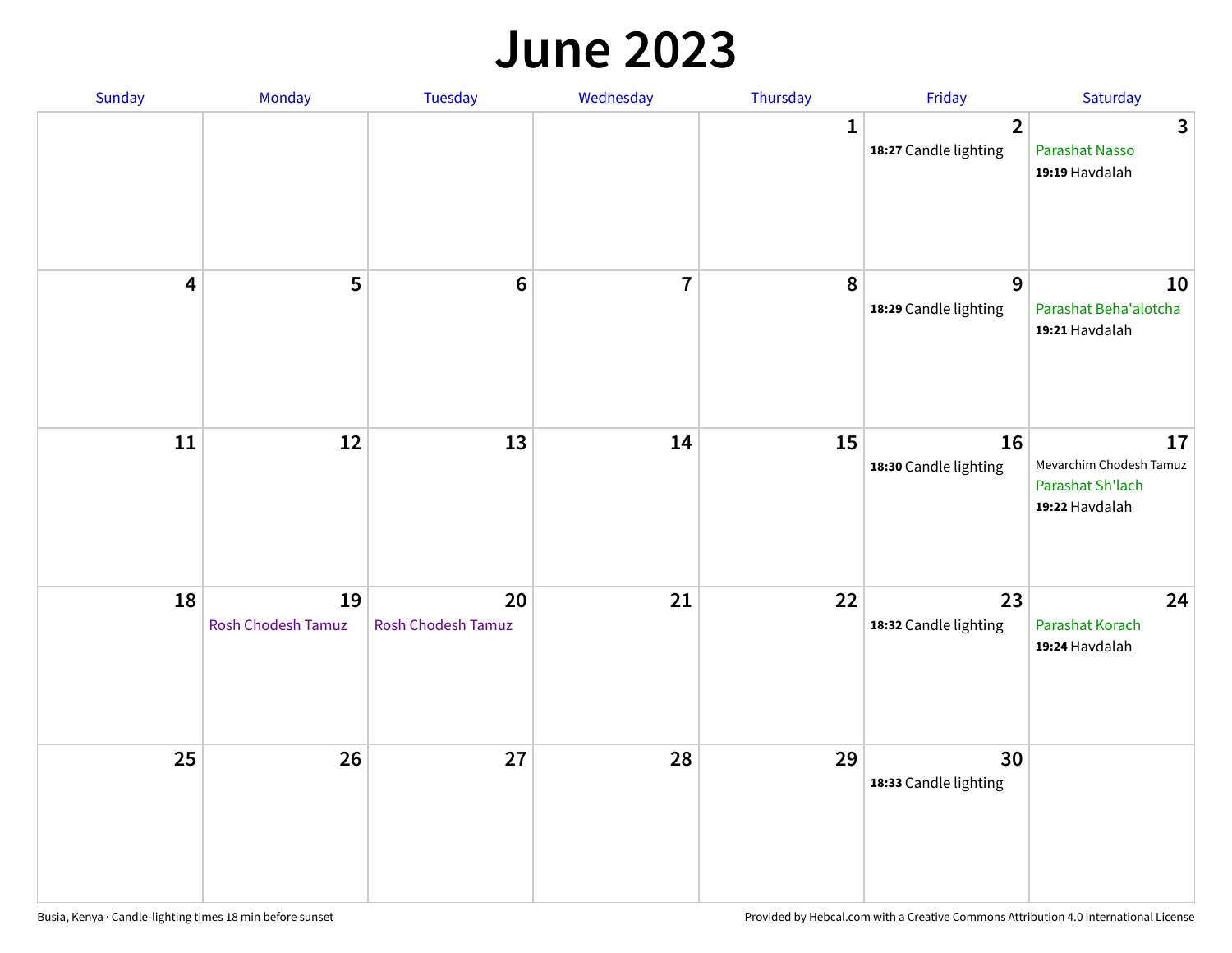# **July 2023**

| Sunday                  | Monday       | <b>Tuesday</b>          | Wednesday                                   | Thursday                                                                      | Friday                                  | Saturday                                                              |
|-------------------------|--------------|-------------------------|---------------------------------------------|-------------------------------------------------------------------------------|-----------------------------------------|-----------------------------------------------------------------------|
|                         |              |                         |                                             |                                                                               |                                         | $\mathbf 1$<br>Parashat Chukat-Balak<br>19:25 Havdalah                |
| $\overline{\mathbf{2}}$ | $\mathbf{3}$ | $\overline{\mathbf{4}}$ | 5                                           | $6\phantom{1}6$<br>05:37 Fast begins<br><b>Tzom Tammuz</b><br>19:20 Fast ends | $\overline{7}$<br>18:34 Candle lighting | 8<br><b>Parashat Pinchas</b><br>19:26 Havdalah                        |
| 9                       | 10           | 11                      | 12                                          | 13                                                                            | 14<br>18:35 Candle lighting             | 15<br>Mevarchim Chodesh Av<br>Parashat Matot-Masei<br>19:27 Havdalah  |
| 16                      | 17           | 18                      | 19<br>Rosh Chodesh Av                       | 20                                                                            | 21<br>18:36 Candle lighting             | 22<br><b>Shabbat Chazon</b><br>Parashat Devarim<br>19:27 Havdalah     |
| 23                      | 24           | 25                      | 26<br>18:54 Fast begins<br>Erev Tish'a B'Av | 27<br>Tish'a B'Av<br>19:21 Fast ends                                          | 28<br>18:36 Candle lighting             | 29<br><b>Shabbat Nachamu</b><br>Parashat Vaetchanan<br>19:27 Havdalah |
| 30                      | 31           |                         |                                             |                                                                               |                                         |                                                                       |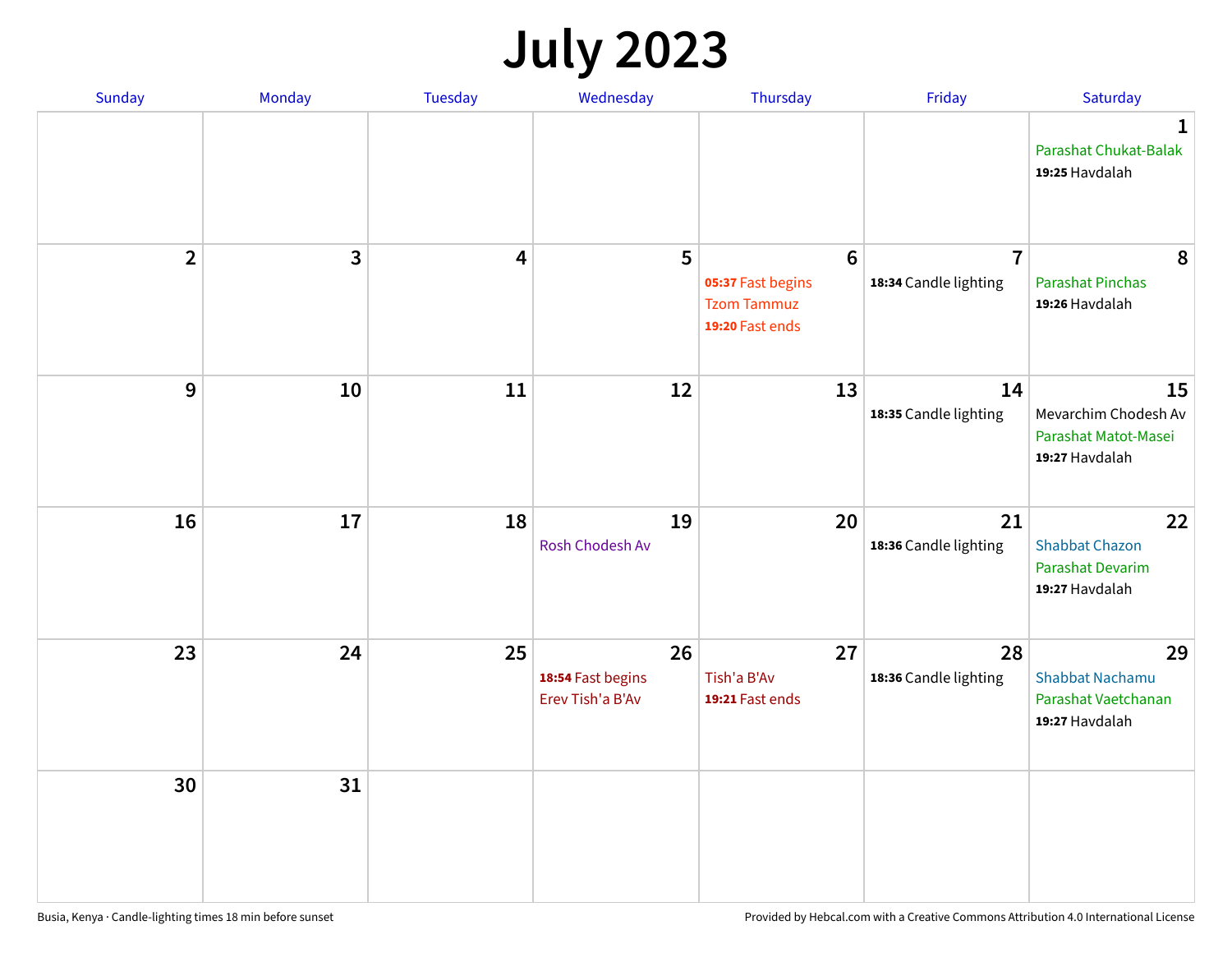# **August 2023**

| Sunday           | Monday         | Tuesday      | Wednesday                 | Thursday                | Friday                                                                            | Saturday                                                         |
|------------------|----------------|--------------|---------------------------|-------------------------|-----------------------------------------------------------------------------------|------------------------------------------------------------------|
|                  |                | $\mathbf{1}$ | $\overline{2}$<br>Tu B'Av | $\mathbf{3}$            | $\overline{\mathbf{4}}$<br>18:35 Candle lighting                                  | 5<br>Parashat Eikev<br>19:26 Havdalah                            |
| $\boldsymbol{6}$ | $\overline{7}$ | 8            | $\boldsymbol{9}$          | 10                      | 11<br>18:34 Candle lighting                                                       | 12<br>Mevarchim Chodesh Elul<br>Parashat Re'eh<br>19:24 Havdalah |
| 13               | 14             | 15           | 16                        | 17<br>Rosh Chodesh Elul | 18<br>Rosh Hashana LaBehemot<br><b>Rosh Chodesh Elul</b><br>18:33 Candle lighting | 19<br><b>Parashat Shoftim</b><br>19:22 Havdalah                  |
| 20               | 21             | 22           | 23                        | 24                      | 25<br>18:31 Candle lighting                                                       | 26<br>Parashat Ki Teitzei<br>19:20 Havdalah                      |
| 27               | 28             | 29           | 30                        | 31                      |                                                                                   |                                                                  |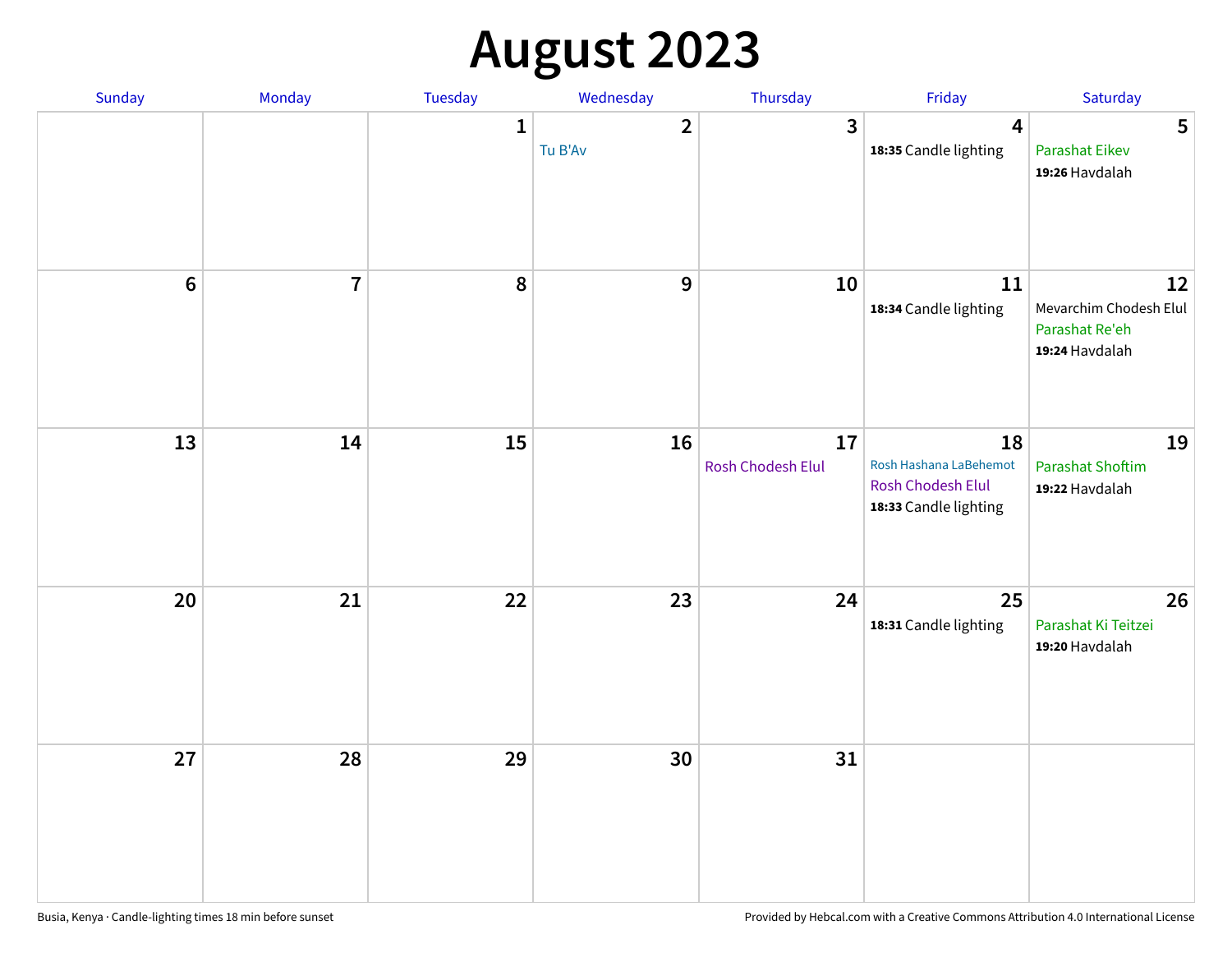# **September 2023**

| Sunday                                                | Monday                                                             | <b>Tuesday</b> | Wednesday       | Thursday       | Friday                                            | Saturday                                                            |
|-------------------------------------------------------|--------------------------------------------------------------------|----------------|-----------------|----------------|---------------------------------------------------|---------------------------------------------------------------------|
|                                                       |                                                                    |                |                 |                | 1<br>18:29 Candle lighting                        | $\overline{2}$<br>Parashat Ki Tavo<br>19:18 Havdalah                |
| $\overline{\mathbf{3}}$                               | $\overline{\mathbf{4}}$                                            | 5              | $6\phantom{1}6$ | $\overline{7}$ | 8<br>18:26 Candle lighting                        | 9<br>Leil Selichot<br>Parashat Nitzavim-Vayeilech<br>19:15 Havdalah |
| 10                                                    | 11                                                                 | 12             | 13              | 14             | 15<br>Erev Rosh Hashana<br>18:24 Candle lighting  | 16<br>Rosh Hashana 5784<br>19:13 Candle lighting                    |
| 17<br><b>Rosh Hashana II</b><br>19:12 Havdalah        | 18<br>05:33 Fast begins<br><b>Tzom Gedaliah</b><br>19:06 Fast ends | 19             | 20              | 21             | 22<br>18:21 Candle lighting                       | 23<br><b>Shabbat Shuva</b><br>Parashat Ha'Azinu<br>19:10 Havdalah   |
| 24<br><b>Erev Yom Kippur</b><br>18:20 Candle lighting | 25<br><b>Yom Kippur</b><br>19:09 Havdalah                          | 26             | 27              | 28             | 29<br><b>Erev Sukkot</b><br>18:19 Candle lighting | 30<br>Sukkot I<br>19:08 Candle lighting                             |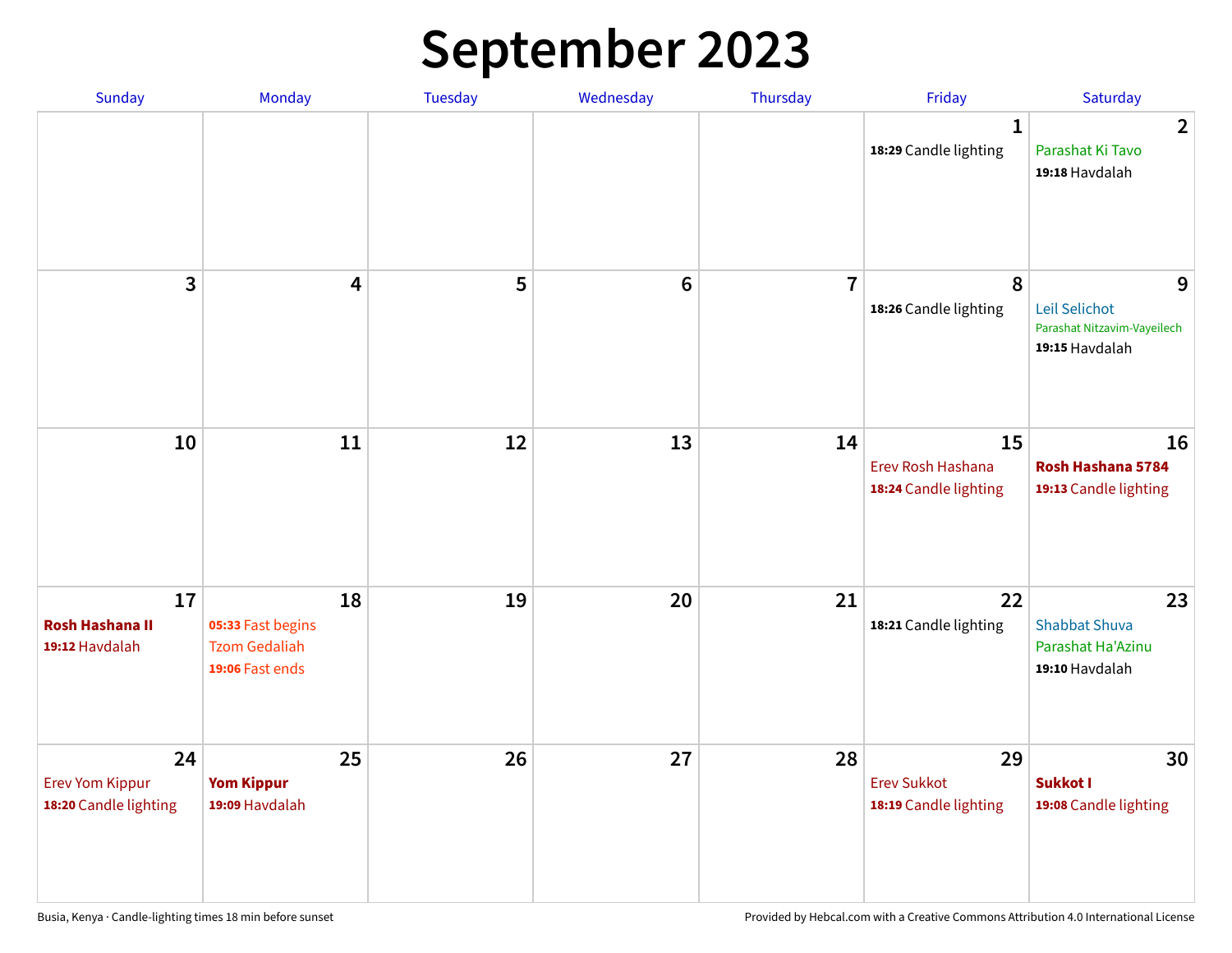## **October 2023**

| Sunday                                             | <b>Monday</b>                       | <b>Tuesday</b>        | Wednesday            | Thursday              | Friday                                                               | Saturday                                                                       |
|----------------------------------------------------|-------------------------------------|-----------------------|----------------------|-----------------------|----------------------------------------------------------------------|--------------------------------------------------------------------------------|
| $\mathbf{1}$<br><b>Sukkot II</b><br>19:07 Havdalah | $\overline{2}$<br>Sukkot III (CH"M) | 3<br>Sukkot IV (CH"M) | 4<br>Sukkot V (CH"M) | 5<br>Sukkot VI (CH"M) | $6\phantom{1}$<br>Sukkot VII (Hoshana Raba)<br>18:16 Candle lighting | 7<br><b>Shmini Atzeret</b><br>19:05 Candle lighting                            |
| 8<br><b>Simchat Torah</b><br>19:05 Havdalah        | $\boldsymbol{9}$                    | 10                    | 11                   | 12                    | 13<br>18:14 Candle lighting                                          | 14<br>Mevarchim Chodesh Cheshvan<br><b>Parashat Bereshit</b><br>19:04 Havdalah |
| 15<br>Rosh Chodesh Cheshvan                        | 16<br>Rosh Chodesh Cheshvan         | 17                    | 18                   | 19                    | 20<br>18:13 Candle lighting                                          | 21<br>Parashat Noach<br>19:02 Havdalah                                         |
| 22<br>Yom HaAliyah School Observance               | 23                                  | 24                    | 25                   | 26                    | 27<br>18:12 Candle lighting                                          | 28<br>Parashat Lech-Lecha<br>19:02 Havdalah                                    |
| 29                                                 | 30                                  | 31                    |                      |                       |                                                                      |                                                                                |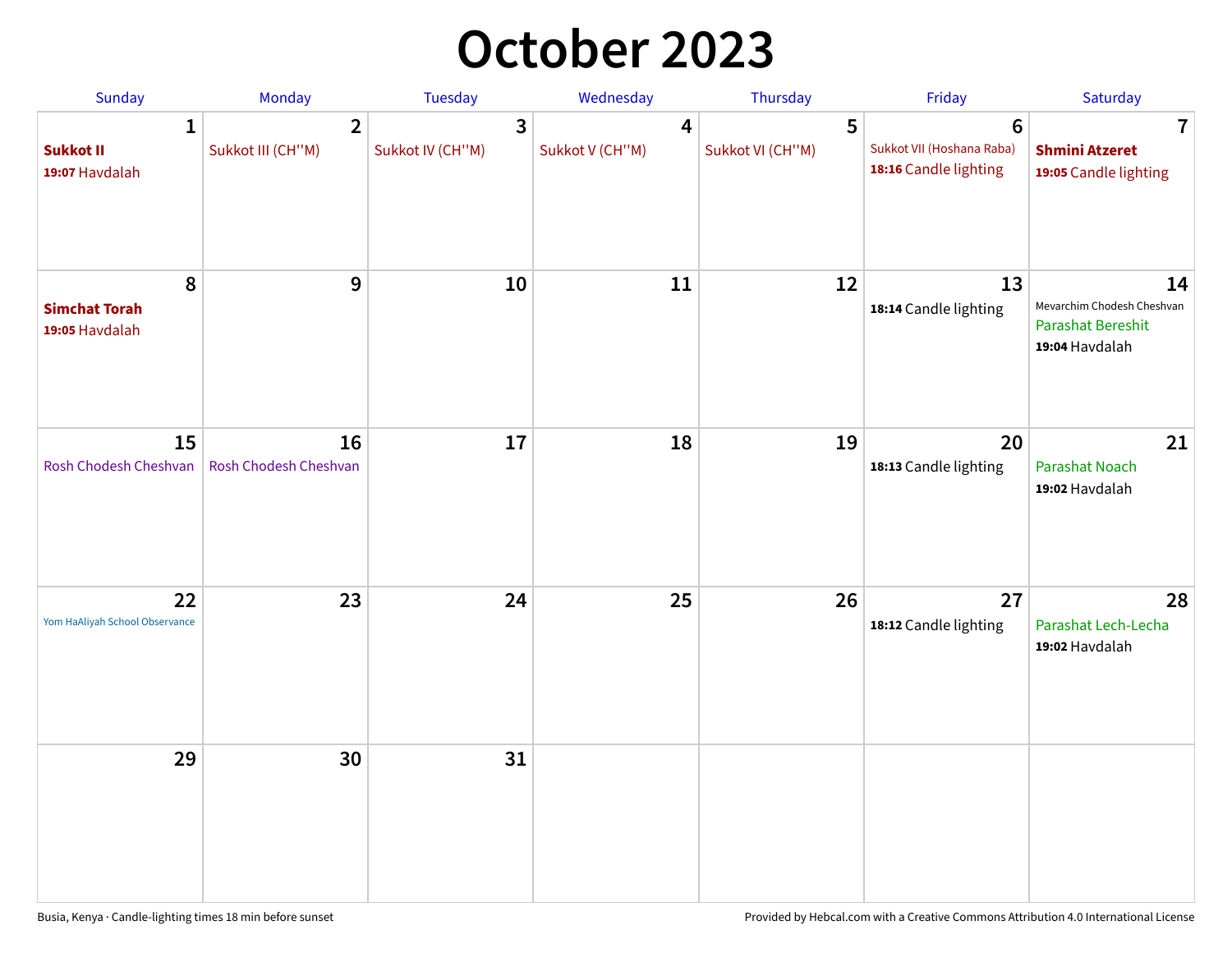#### **November 2023**

| Sunday | Monday         | Tuesday                   | Wednesday    | Thursday       | Friday                                  | Saturday                                                                 |
|--------|----------------|---------------------------|--------------|----------------|-----------------------------------------|--------------------------------------------------------------------------|
|        |                |                           | $\mathbf{1}$ | $\overline{2}$ | $\overline{3}$<br>18:12 Candle lighting | $\overline{\mathbf{4}}$<br>Parashat Vayera<br>19:02 Havdalah             |
| 5      | $6\phantom{a}$ | $\overline{7}$            | 8            | $\mathbf{9}$   | 10<br>18:12 Candle lighting             | 11<br>Mevarchim Chodesh Kislev<br>Parashat Chayei Sara<br>19:03 Havdalah |
| 12     | 13<br>Sigd     | 14<br>Rosh Chodesh Kislev | 15           | 16             | 17<br>18:13 Candle lighting             | 18<br><b>Parashat Toldot</b><br>19:04 Havdalah                           |
| 19     | 20             | 21                        | 22           | 23             | 24<br>18:15 Candle lighting             | 25<br>Parashat Vayetzei<br>19:06 Havdalah                                |
| 26     | 27             | 28                        | 29           | 30             |                                         |                                                                          |